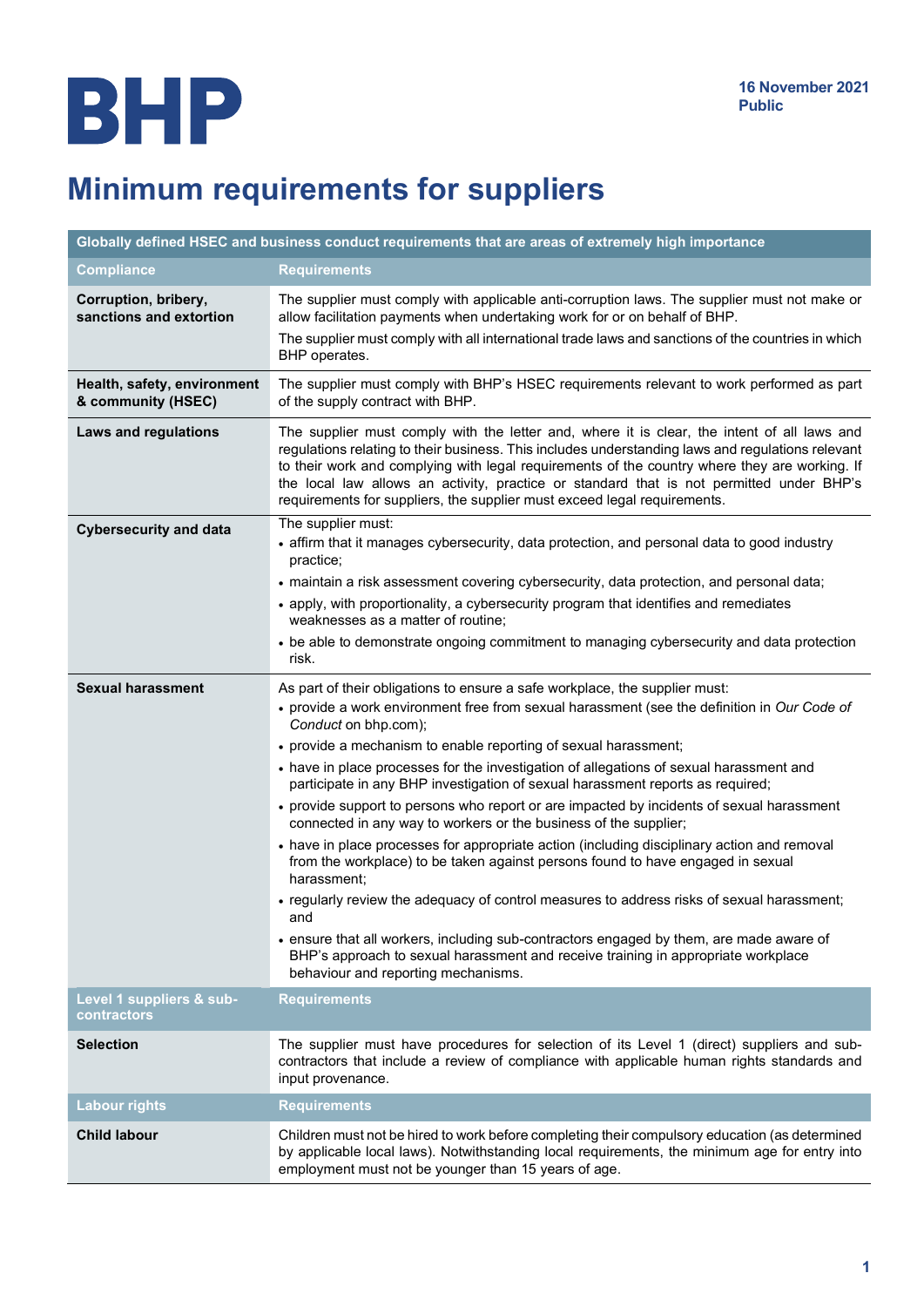

| Globally defined HSEC and business conduct requirements that are areas of extremely high importance |                                                                                                                                                                                                                                                                                                                                                                                                                                    |
|-----------------------------------------------------------------------------------------------------|------------------------------------------------------------------------------------------------------------------------------------------------------------------------------------------------------------------------------------------------------------------------------------------------------------------------------------------------------------------------------------------------------------------------------------|
| <b>Forced or compulsory</b><br>labour                                                               | The supplier must affirm that it does not allow forced, bonded or involuntary labour.                                                                                                                                                                                                                                                                                                                                              |
| <b>Human trafficking</b>                                                                            | The supplier must affirm that it does not use labour acquired through human trafficking.                                                                                                                                                                                                                                                                                                                                           |
| <b>Freedom of association</b>                                                                       | The supplier must:                                                                                                                                                                                                                                                                                                                                                                                                                 |
|                                                                                                     | • adopt an open attitude towards the legitimate activities of trade unions;                                                                                                                                                                                                                                                                                                                                                        |
|                                                                                                     | • allow their workers' representatives to carry out their legitimate representative functions in the<br>workplace and not be discriminated against.                                                                                                                                                                                                                                                                                |
| Wages, penalties and<br>working hours                                                               | Wages and benefits (including overtime) paid, must satisfy at a minimum, national legal<br>standards or local industry benchmarks, whichever is higher.                                                                                                                                                                                                                                                                            |
|                                                                                                     | In nation states where no minimum wage legislation exists, the supplier must seek to establish<br>a living wage that provides an adequate standard of living for all its employees and their<br>dependants.                                                                                                                                                                                                                        |
|                                                                                                     | The supplier must not deduct allowances or withhold wages as a disciplinary measure or for<br>any other reason that is not permitted by law. Performance-based pay systems must be<br>calculated based on reasonable expectations and be clearly defined and communicated.                                                                                                                                                         |
|                                                                                                     | Working hours shall not exceed the national legal standards or local industry benchmarks,<br>whichever provides greater protection for the worker.                                                                                                                                                                                                                                                                                 |
| Non-discrimination and                                                                              | The supplier must:                                                                                                                                                                                                                                                                                                                                                                                                                 |
| diversity                                                                                           | • provide a work environment in which everyone is treated fairly and gender, cultural, ethnic,<br>religious or other diversity factors such as disability are respected;                                                                                                                                                                                                                                                           |
|                                                                                                     | • offer employment on the basis of merit;                                                                                                                                                                                                                                                                                                                                                                                          |
|                                                                                                     | · not base decisions regarding employment on attributes unrelated to job performance<br>(including but not limited to, race, colour, gender, religion, personal associations, national<br>origin, age, disability, political beliefs, marital status, sexual orientation and family<br>responsibilities).                                                                                                                          |
|                                                                                                     | Decisions relating to suppliers, customers, contractors and other stakeholders must also be<br>based on merit or otherwise non-discriminatory.                                                                                                                                                                                                                                                                                     |
| Workplace health and                                                                                | The supplier must provide:                                                                                                                                                                                                                                                                                                                                                                                                         |
| safety                                                                                              | • safe and healthy working facilities and appropriate precautionary measures to protect<br>employees from work-related hazards and anticipated dangers in the workplace;                                                                                                                                                                                                                                                           |
|                                                                                                     | • workers with regular and recorded health and safety training;                                                                                                                                                                                                                                                                                                                                                                    |
|                                                                                                     | • clean and safe accommodation that meets the basic needs of the workers (where provision is<br>applicable).                                                                                                                                                                                                                                                                                                                       |
|                                                                                                     | The supplier must:                                                                                                                                                                                                                                                                                                                                                                                                                 |
|                                                                                                     | • follow all relevant legislation, regulations and directives in the countries in which the contract<br>activities are undertaken to provide a safe and healthy workplace;                                                                                                                                                                                                                                                         |
|                                                                                                     | • implement systems for the prevention of occupational injury and illness including, standards<br>for fire safety; emergency preparedness and response plans; occupational or industrial<br>hygiene standards; appropriate lighting and ventilation; machinery safeguarding; reporting<br>and investigation of occupational injuries and illness; reasonable and appropriate access to<br>potable water and sanitation facilities; |
|                                                                                                     | • assign responsibility for health and safety to a management representative.                                                                                                                                                                                                                                                                                                                                                      |
| <b>Treatment of employees</b>                                                                       | The supplier must create and maintain an environment that treats all employees with dignity<br>and respect and must not use or threaten violence, coercion, sexual exploitation or abuse, or<br>verbal or psychological harassment or abuse.                                                                                                                                                                                       |
| <b>Conflict minerals</b>                                                                            | <b>Requirements</b>                                                                                                                                                                                                                                                                                                                                                                                                                |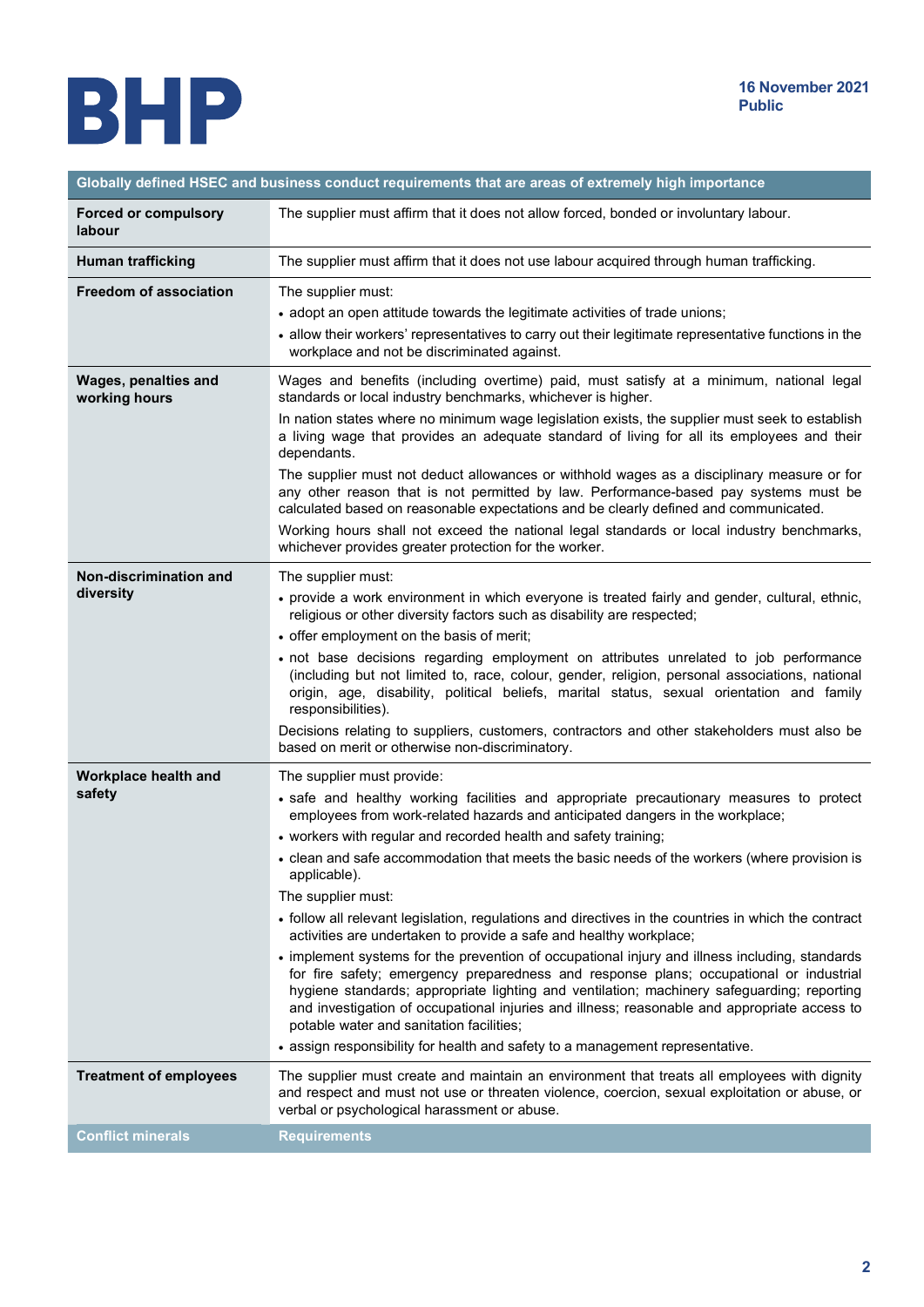

| Globally defined HSEC and business conduct requirements that are areas of extremely high importance                                    |                                                                                                                                                                                                                                                                                                                                                                                       |
|----------------------------------------------------------------------------------------------------------------------------------------|---------------------------------------------------------------------------------------------------------------------------------------------------------------------------------------------------------------------------------------------------------------------------------------------------------------------------------------------------------------------------------------|
| 3TGs                                                                                                                                   | A supplier that procures bulk volumes of tin, tungsten, tantalum and/or gold must have functional<br>policies and transparency measures to assure that products and components supplied are<br>deemed free of tin, tungsten, tantalum and gold originating from conflict mineral sources.                                                                                             |
| Community                                                                                                                              | <b>Requirements</b>                                                                                                                                                                                                                                                                                                                                                                   |
| <b>Community interaction</b>                                                                                                           | The supplier, and in turn its employees, must treat members of the community with dignity and<br>respect. They must not adversely impact on the health or safety of members of the community,<br>nor on their wellbeing by engaging in activities such as threatening behaviour, violence,<br>coercion, sexual exploitation or abuse, or verbal or psychological harassment or abuse. |
| <b>Security</b>                                                                                                                        | The supplier must ensure that any public or private security forces engaged manage security in<br>a way that is lawful and respects fundamental freedoms and human rights of all stakeholders.                                                                                                                                                                                        |
| <b>Environment and Health</b>                                                                                                          | <b>Requirements</b>                                                                                                                                                                                                                                                                                                                                                                   |
| <b>Biofuels</b>                                                                                                                        | Biofuels must only be sourced from companies that have policies or standards for the<br>sustainable sourcing of biofuel components. That is, they must demonstrate that the biofuels<br>are not sourced in conflict with agricultural, biodiversity or other environmental values and have<br>a positive lifecycle greenhouse gas emission profile.                                   |
| <b>World Heritage listed</b><br>properties and IUCN<br><b>Protected Areas</b>                                                          | Materials must not be sourced from World Heritage listed properties or International Union for<br><b>Conservation of Nature Protected Areas.</b>                                                                                                                                                                                                                                      |
| <b>Transportation air quality</b><br>emissions regulations                                                                             | The supplier must require that any transportation sourced or provided for goods is compliant<br>with applicable laws and regulations and with international conventions (such as MARPOL<br>Annex VI) that set limits for fuel quality standards or specific limits on vehicle or vessel air quality<br>emissions.                                                                     |
| <b>Remedies</b>                                                                                                                        | <b>Requirements</b>                                                                                                                                                                                                                                                                                                                                                                   |
| <b>Access to remedies</b>                                                                                                              | A supplier that has at least 100 employees must implement and monitor a functional grievance<br>mechanism or equivalent process(es) for employees, contractors and (if applicable) host<br>communities.                                                                                                                                                                               |
| Locally defined HSEC and business conduct requirements that require local interpretation and may not be applicable<br>in all countries |                                                                                                                                                                                                                                                                                                                                                                                       |
| <b>Examples of categories</b>                                                                                                          | • Indigenous rights;<br>• environmental areas;<br>• traditional customs:<br>• public policy;<br>• training and education;<br>• supplier reputation.                                                                                                                                                                                                                                   |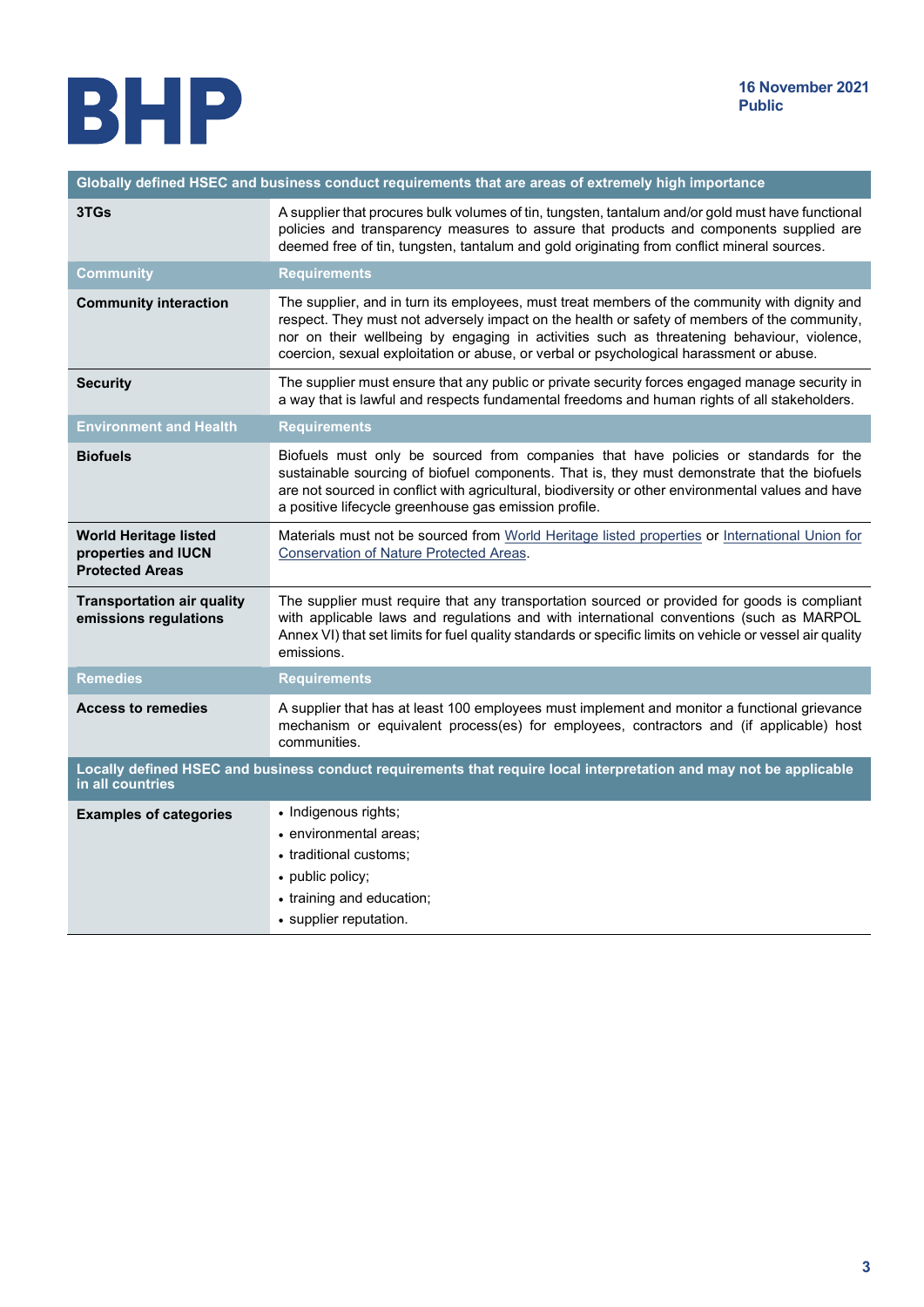## Glossary of defined terms used in this document

| <b>Term</b>                  | <b>Definition</b>                                                                                                                                                                                                                                                                                                                                                                                                                                                                                                                                                |
|------------------------------|------------------------------------------------------------------------------------------------------------------------------------------------------------------------------------------------------------------------------------------------------------------------------------------------------------------------------------------------------------------------------------------------------------------------------------------------------------------------------------------------------------------------------------------------------------------|
| <b>Contract</b>              | An agreement which legally obliges a party to do, or not to do, a certain thing. Examples of<br>contracts include sales and purchase contracts, marketing contracts, employment contracts,<br>joint venture agreements, service contracts, supply agreements, guarantees, confidentiality<br>undertakings and agreements.                                                                                                                                                                                                                                        |
| <b>Contractor</b>            | An individual, company or other legal entity that carries out work or performs services under a<br>contract for service. This includes sub-contractors.                                                                                                                                                                                                                                                                                                                                                                                                          |
| <b>Facilitation payments</b> | A payment or thing of value (typically of low value) given to a Government Official to expedite<br>or secure the performance of a routine government action (actions that are ordinarily and<br>commonly performed). Examples include payments to expedite the issuing or processing of<br>legitimate visas, the scheduling of inspections, or the connection of telephones or other utility<br>services. Routine government action does not include discretionary decisions (including to<br>award or continue business with a party) by a Government Official. |
| Greenhouse gas               | For BHP reporting purposes, these are the aggregate anthropogenic carbon dioxide equivalent<br>emissions of: Carbon dioxide (C02), Methane (CH4), Nitrous oxide (N20), Hydrofluorocarbons<br>(HFCs), Perfluorocarbons (PFCs), Sulphur hexafluoride (SF6).                                                                                                                                                                                                                                                                                                        |
| <b>Hazard</b>                | A hazard is a source or a situation with the potential for harm in terms of injury or ill-health,<br>damage to the environment or a combination of these (e.g. a toolbox was found un-secured on<br>the edge of a platform and had the potential to fall 5m).                                                                                                                                                                                                                                                                                                    |
| <b>Sanctions</b>             | Trade and financial restrictions implemented by nations and international organisations such as<br>the European Union and the United Nations.                                                                                                                                                                                                                                                                                                                                                                                                                    |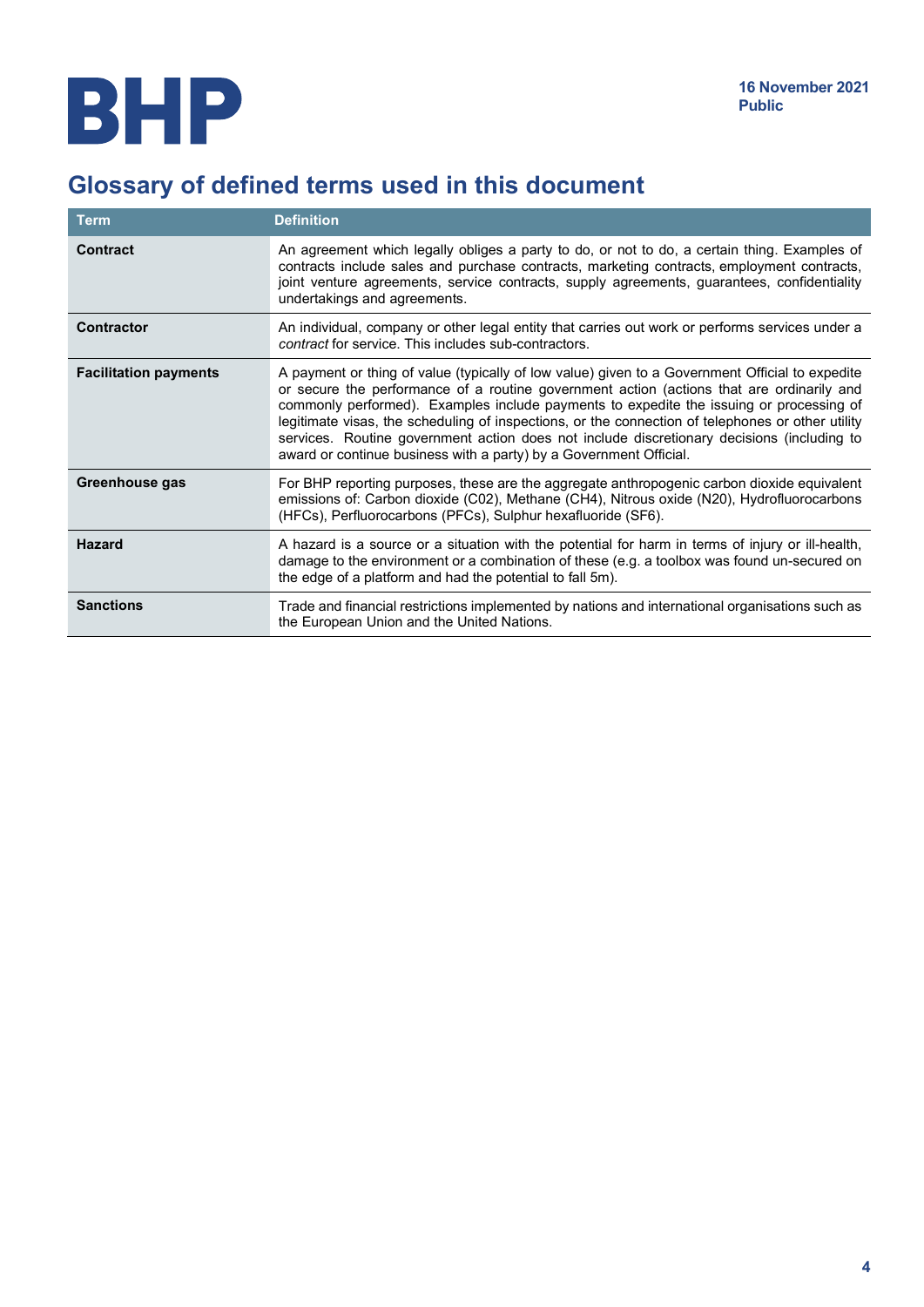## Requisitos mínimos para los proveedores

| Requisitos de conducta empresarial y HSEC definidos a nivel mundial que son áreas de suma importancia |                                                                                                                                                                                                                                                                                                                                                                                                                                                                          |
|-------------------------------------------------------------------------------------------------------|--------------------------------------------------------------------------------------------------------------------------------------------------------------------------------------------------------------------------------------------------------------------------------------------------------------------------------------------------------------------------------------------------------------------------------------------------------------------------|
| <b>Compliance</b>                                                                                     | <b>Requisitos</b>                                                                                                                                                                                                                                                                                                                                                                                                                                                        |
| Corrupción, soborno,<br>sanciones y extorsión                                                         | El proveedor debe cumplir con las leyes anticorrupción aplicables. El proveedor no debe<br>realizar ni permitir pagos de facilitación al realizar trabajos para BHP o en su representación.<br>El proveedor debe cumplir con todas las leyes de comercio internacional y las sanciones de los<br>países en los que BHP opera.                                                                                                                                            |
| Salud, seguridad, medio<br>ambiente y comunidad<br>(HSEC)                                             | El proveedor debe cumplir con los requisitos HSEC de BHP relevantes para el trabajo realizado<br>como parte del contrato de abastecimiento con BHP.                                                                                                                                                                                                                                                                                                                      |
| Leyes y regulaciones                                                                                  | El proveedor debe cumplir con la carta y, la intención de todas las leyes y regulaciones<br>relacionadas con su negocio. Esto incluye comprender las leyes y regulaciones relevantes para<br>su trabajo y cumplir con los requisitos legales del país donde está trabajando. Si la ley local<br>autoriza una actividad, práctica o estándar que no está permitida según los requisitos de BHP<br>para los proveedores, el proveedor debe exceder los requisitos legales. |
| <b>Ciberseguridad y datos</b>                                                                         | El proveedor debe:                                                                                                                                                                                                                                                                                                                                                                                                                                                       |
|                                                                                                       | · afirmar que gestiona la ciberseguridad, la protección de datos y los datos personales según<br>buenas prácticas de la industria;                                                                                                                                                                                                                                                                                                                                       |
|                                                                                                       | · mantener una evaluación de riesgos que cubra la ciberseguridad, la protección de datos y<br>datos personales;                                                                                                                                                                                                                                                                                                                                                          |
|                                                                                                       | · aplicar, con proporcionalidad un programa de ciberseguridad que identifique y remedie las<br>debilidades de una forma rutinaria;                                                                                                                                                                                                                                                                                                                                       |
|                                                                                                       | · ser capaz de demostrar un compromiso permanente con la gestión de la ciberseguridad y el<br>riesgo de protección de datos.                                                                                                                                                                                                                                                                                                                                             |
| <b>Acoso Sexual</b>                                                                                   | Como parte de sus obligaciones de garantizar un lugar de trabajo seguro, el proveedor debe:<br>· proporcionar un entorno de trabajo libre de acoso sexual (consulte la definición en Nuestro<br>Código de Conducta en bhp.com);                                                                                                                                                                                                                                          |
|                                                                                                       | • proporcionar un mecanismo para permitir la denuncia de acoso sexual;                                                                                                                                                                                                                                                                                                                                                                                                   |
|                                                                                                       | · tener procesos establecidos para la investigación de denuncias de acoso sexual y participar<br>en cualquier investigación de BHP de informes de acoso sexual según sea necesario;                                                                                                                                                                                                                                                                                      |
|                                                                                                       | · brindar apoyo a las personas que informan o se ven afectadas por incidentes de acoso<br>sexual relacionados de alguna manera con los trabajadores o con el negocio del proveedor;                                                                                                                                                                                                                                                                                      |
|                                                                                                       | • contar con procesos para tomar las medidas adecuadas (incluidas medidas disciplinarias y<br>expulsión del lugar de trabajo) contra las personas que se descubra que han cometido<br>acoso sexual:                                                                                                                                                                                                                                                                      |
|                                                                                                       | · revisar periódicamente la idoneidad de las medidas de control para abordar los riesgos de<br>acoso sexual; y                                                                                                                                                                                                                                                                                                                                                           |
|                                                                                                       | • asegurarse de que todos los trabajadores, incluidos los subcontratistas contratados por<br>ellos, conozcan el enfoque de BHP sobre el acoso sexual y reciban capacitación sobre el<br>comportamiento adecuado en el lugar de trabajo y los mecanismos de denuncia.                                                                                                                                                                                                     |
| Nivel 1 proveedores y sub-<br>contratistas                                                            | <b>Requisitos</b>                                                                                                                                                                                                                                                                                                                                                                                                                                                        |
| <b>Selección</b>                                                                                      | El proveedor debe tener procedimientos para la selección de sus proveedores y sub-<br>contratistas de Nivel 1 (directos) que incluyan una revisión del cumplimiento con los estándares<br>de derechos humanos y la procedencia de entrada.                                                                                                                                                                                                                               |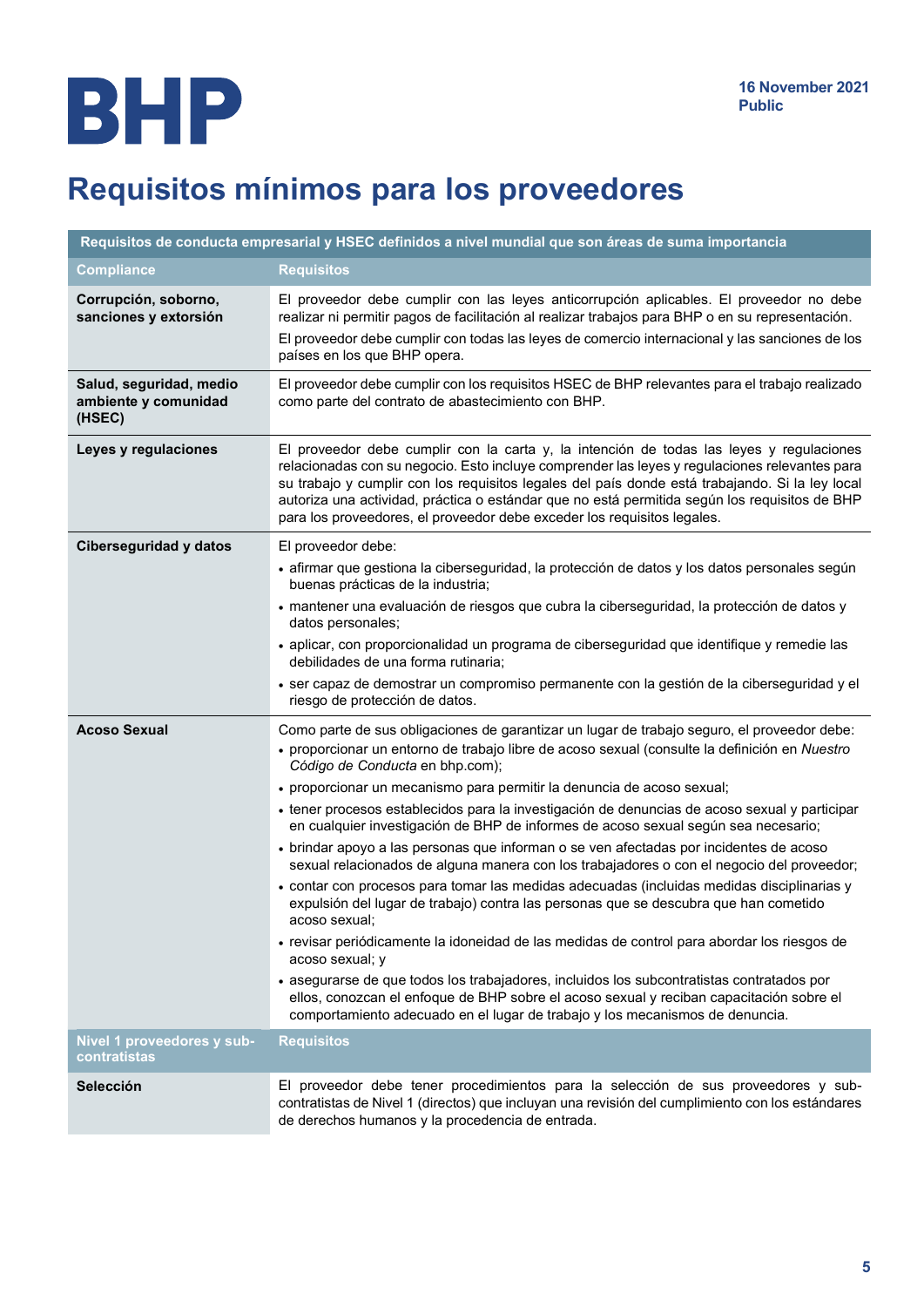

| Requisitos de conducta empresarial y HSEC definidos a nivel mundial que son áreas de suma importancia |                                                                                                                                                                                                                                                                                                                                  |
|-------------------------------------------------------------------------------------------------------|----------------------------------------------------------------------------------------------------------------------------------------------------------------------------------------------------------------------------------------------------------------------------------------------------------------------------------|
| <b>Derechos laborales</b>                                                                             | <b>Requisitos</b>                                                                                                                                                                                                                                                                                                                |
| Trabajo infantil                                                                                      | Los niños no deben ser contratados para trabajar antes de completar su educación obligatoria<br>(según lo determinan las leyes locales aplicables). Independientemente de los requisitos<br>locales, la edad mínima para ingresar al empleo no debe ser menor de 15 años.                                                        |
| Trabajo forzado o<br>obligatorio                                                                      | El proveedor debe afirmar que no permite el trabajo forzado, vinculado o involuntario.                                                                                                                                                                                                                                           |
| Trata de personas                                                                                     | El proveedor debe afirmar que no utiliza mano de obra adquirida a través de la trata de<br>personas.                                                                                                                                                                                                                             |
| Libertad de asociación                                                                                | El proveedor debe:                                                                                                                                                                                                                                                                                                               |
|                                                                                                       | • adoptar una actitud abierta hacia las actividades legítimas de los sindicatos;                                                                                                                                                                                                                                                 |
|                                                                                                       | • permitir que los representantes de sus trabajadores realicen sus funciones legítimas de<br>representación en el lugar de trabajo y no sean discriminados.                                                                                                                                                                      |
| Salarios, penalidades y<br>horas de trabajo                                                           | Los salarios y beneficios (incluidas las horas extraordinarias) pagados, deben cumplir como<br>mínimo, las normas legales nacionales o los parámetros de referencia de la industria local,<br>cualquiera que sea el más alto.                                                                                                    |
|                                                                                                       | En los estados nacionales donde no existe una legislación de salario mínimo, el proveedor<br>debe tratar de establecer un salario digno que proporcione un nivel de vida adecuado para<br>todos sus empleados y sus dependientes.                                                                                                |
|                                                                                                       | El proveedor no debe deducir asignaciones ni retener salarios como medida disciplinaria o por<br>cualquier otro motivo que no esté permitido por la ley. Los sistemas de pago basados en el<br>desempeño deben calcularse en base a expectativas razonables y deben estar claramente<br>definidos y comunicados.                 |
|                                                                                                       | Las horas de trabajo no deben exceder las normas legales nacionales o los puntos de<br>referencia de la industria local, lo que proporcione una mayor protección para el trabajador.                                                                                                                                             |
| Diversidad y no-                                                                                      | El proveedor debe:                                                                                                                                                                                                                                                                                                               |
| discriminación                                                                                        | · proporcionar un entorno de trabajo en el que todos sean tratados de manera justa y se<br>respeten los factores de diversidad de género, culturales, étnicos, religiosos u otros, como la<br>discapacidad;                                                                                                                      |
|                                                                                                       | · ofrecer empleo sobre la base del mérito;                                                                                                                                                                                                                                                                                       |
|                                                                                                       | · no basar las decisiones relacionadas con el empleo en atributos no relacionados con el<br>desempeño laboral (incluidos, entre otros, raza, color, género, religión, asociaciones<br>personales, origen nacional, edad, discapacidad, creencias políticas, estado civil, orientación<br>sexual y responsabilidades familiares). |
|                                                                                                       | Las decisiones relacionadas con proveedores, clientes, contratistas y otras partes interesadas<br>también deben ser basadas en mérito o en otros aspectos no discriminatorios.                                                                                                                                                   |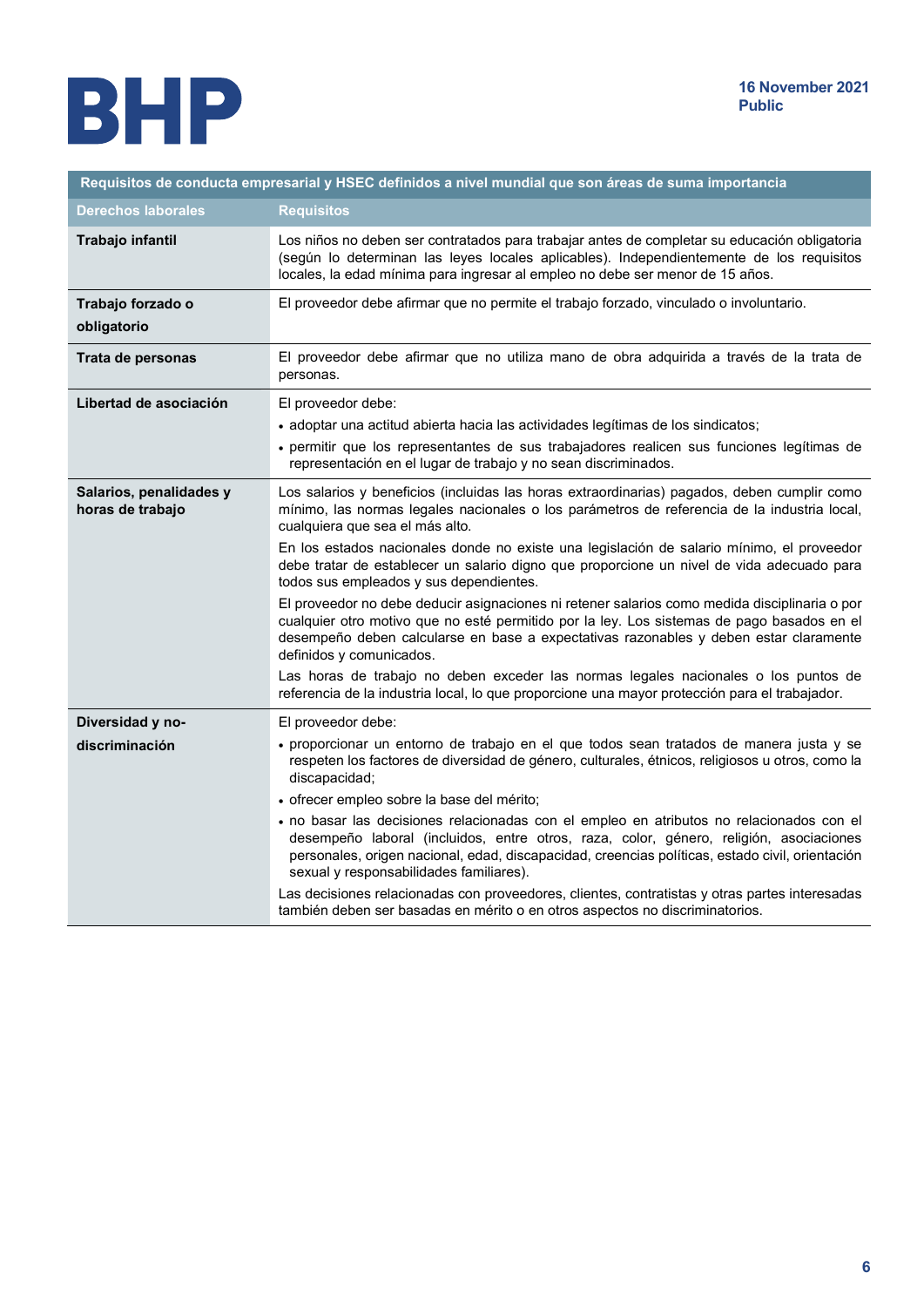

| Requisitos de conducta empresarial y HSEC definidos a nivel mundial que son áreas de suma importancia |                                                                                                                                                                                                                                                                                                                                                                                                                                                                                                                                                                                                                                                                                                                                                                                                                                                                                                                                                                                                                                                                                                                                                                                                                                                                              |
|-------------------------------------------------------------------------------------------------------|------------------------------------------------------------------------------------------------------------------------------------------------------------------------------------------------------------------------------------------------------------------------------------------------------------------------------------------------------------------------------------------------------------------------------------------------------------------------------------------------------------------------------------------------------------------------------------------------------------------------------------------------------------------------------------------------------------------------------------------------------------------------------------------------------------------------------------------------------------------------------------------------------------------------------------------------------------------------------------------------------------------------------------------------------------------------------------------------------------------------------------------------------------------------------------------------------------------------------------------------------------------------------|
| Lugar de trabajo seguro y<br>saludable                                                                | El proveedor debe proporcionar:<br>· instalaciones de trabajo seguras y saludables y medidas de precaución adecuadas para<br>proteger a los empleados de los peligros relacionados con el trabajo y los peligros previstos<br>en el lugar de trabajo;<br>• trabajadores con capacitación regular y registrada en salud y seguridad;<br>· Alojamiento limpio y seguro que satisfaga las necesidades básicas de los trabajadores<br>(cuando la disposición sea aplicable).<br>El proveedor debe:<br>• cumplir con todas las leyes, regulaciones y directivas relevantes en los países en los que se<br>realizan las actividades del contrato para proporcionar un lugar de trabajo seguro y saludable;<br>· implementar sistemas para la prevención de lesiones y enfermedades ocupacionales,<br>incluidas las normas de seguridad contra incendios; planes de preparación y respuesta ante<br>emergencias; normas de higiene laboral o industrial; iluminación y ventilación adecuadas;<br>salvaguardias de maquinaria; Reporte e investigación de lesiones y enfermedades<br>ocupacionales; acceso razonable y apropiado a las instalaciones de agua potable y<br>saneamiento;<br>· asignar la responsabilidad de la salud y la seguridad a un representante de la gerencia. |
| Trato a los empleados                                                                                 | El proveedor debe crear y mantener un entorno que trate a todos los empleados con dignidad<br>y respeto y no debe usar o amenazar con la violencia, la coerción, la explotación o el abuso<br>sexual o el acoso o abuso verbal o psicológico.                                                                                                                                                                                                                                                                                                                                                                                                                                                                                                                                                                                                                                                                                                                                                                                                                                                                                                                                                                                                                                |
| <b>Minerales de conflicto</b>                                                                         | <b>Requisitos</b>                                                                                                                                                                                                                                                                                                                                                                                                                                                                                                                                                                                                                                                                                                                                                                                                                                                                                                                                                                                                                                                                                                                                                                                                                                                            |
| 3TGs                                                                                                  | Un proveedor que adquiere volúmenes a granel de estaño, tungsteno, Tantalio y/o oro debe<br>tener políticas funcionales y medidas de transparencia para asegurar que los productos y<br>componentes suministrados se consideren libres de estaño, tungsteno, tantalio y oro<br>procedentes de fuentes minerales en conflicto.                                                                                                                                                                                                                                                                                                                                                                                                                                                                                                                                                                                                                                                                                                                                                                                                                                                                                                                                                |
| <b>Communidad</b>                                                                                     | <b>Requisitos</b>                                                                                                                                                                                                                                                                                                                                                                                                                                                                                                                                                                                                                                                                                                                                                                                                                                                                                                                                                                                                                                                                                                                                                                                                                                                            |
| Interacción con las<br>comunidades                                                                    | El proveedor y, a su vez, sus empleados, deben tratar a los miembros de la comunidad con<br>dignidad y respeto. No deben tener un impacto adverso en la salud o seguridad de los miembros<br>de la comunidad, ni en su bienestar al participar en actividades como comportamientos<br>amenazantes, violencia, coerción, explotación o abuso sexual, o acoso o abuso verbal o<br>psicológico.                                                                                                                                                                                                                                                                                                                                                                                                                                                                                                                                                                                                                                                                                                                                                                                                                                                                                 |
| Seguridad                                                                                             | Un proveedor debe asegurar que cualquier fuerza privada o pública utilizada administre la<br>seguridad de manera legítima y respete las libertades fundamentales y los derechos humanos<br>de todas las partes interesadas.                                                                                                                                                                                                                                                                                                                                                                                                                                                                                                                                                                                                                                                                                                                                                                                                                                                                                                                                                                                                                                                  |
| Medio ambiente y salud                                                                                | <b>Requisitos</b>                                                                                                                                                                                                                                                                                                                                                                                                                                                                                                                                                                                                                                                                                                                                                                                                                                                                                                                                                                                                                                                                                                                                                                                                                                                            |
| <b>Biocombustibles</b>                                                                                | Los biocombustibles solo deben provenir de compañías que tengan políticas o estándares para<br>el abastecimiento sostenible de componentes de biocombustibles. Es decir, deben demostrar<br>que los biocombustibles no provienen de conflictos con la agricultura, la biodiversidad u otros<br>valores ambientales y tienen un perfil de emisión de gases de efecto invernadero positivo en el<br>ciclo de vida.                                                                                                                                                                                                                                                                                                                                                                                                                                                                                                                                                                                                                                                                                                                                                                                                                                                             |
| Propiedades declaradas<br>Patrimonio de la<br><b>Humanidad y Áreas</b><br>Protegidas de la UICN       | Los materiales no deben ser obtenidos de listados de Patrimonio de la Humanidad o de Unión<br>Internacional para la Conservación de Áreas Naturales Protegidas.                                                                                                                                                                                                                                                                                                                                                                                                                                                                                                                                                                                                                                                                                                                                                                                                                                                                                                                                                                                                                                                                                                              |